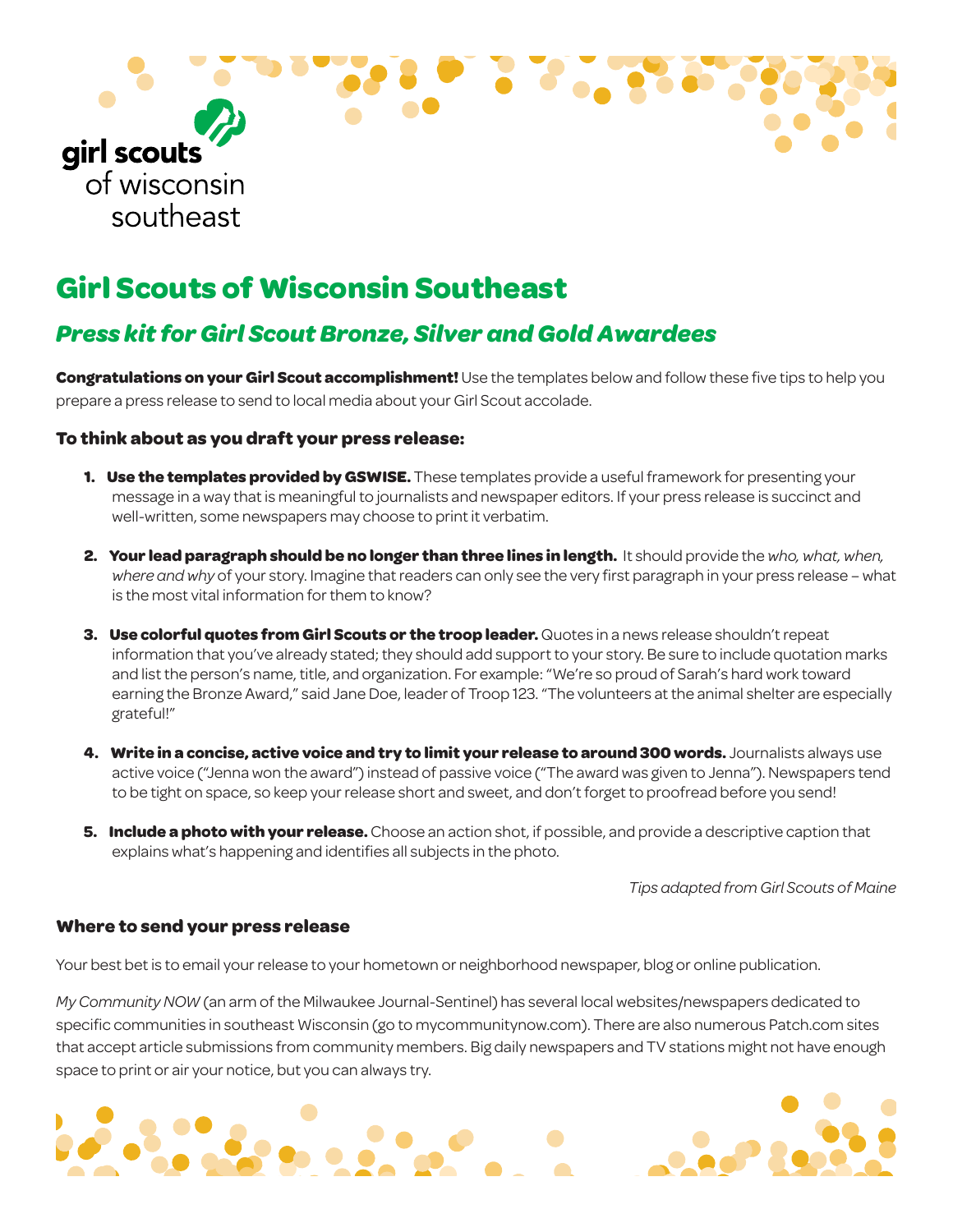# *Template: Girl Scout Bronze Award*



#### **(City) resident earns Girl Scout honor with (project)**

**MILWAUKEE**—Girl Scouts of Wisconsin Southeast (GSWISE) has awarded **(city)** resident and Girl Scout **(name)** the

Girl Scout Bronze Award – the highest award a Girl Scout Junior can earn. Girl Scouts who receive this award

demonstrate achievements in leadership development, project planning and taking action to make a positive,

sustainable impact in the community.

By earning the Girl Scout Bronze Award, **(name)** has become a community leader. Her accomplishments reflect

leadership and citizenship skills that set her apart.

**(Include two- to three-sentence quote from troop leader.)** 

**(Name's)** project focused on **(describe the project in no more than 150 words).** 

**(Include two- to three-sentence quote from girl.)** 

**###** 

### **We're Girl Scouts**

We're 2.8 million strong—2 million girls and 800,000 adults who believe girls can change the world. It began over 100 years ago with one woman, Girl Scouts' founder Juliette Gordon "Daisy" Low, who believed in the power of every girl. She organized the first Girl Scout troop on March 12, 1912, in Savannah, Georgia, and every year since, we've made her vision a reality, helping girls discover their strengths, passions, and talents. Today we continue the Girl Scout mission of building girls of courage, confidence, and character, who make the world a better place. We're the preeminent leadership development organization for girls. And with programs for girls from coast to coast and across the globe, Girl Scouts offers every girl a chance to do something amazing. To volunteer, reconnect, donate, or join, visit *gswise.org*.

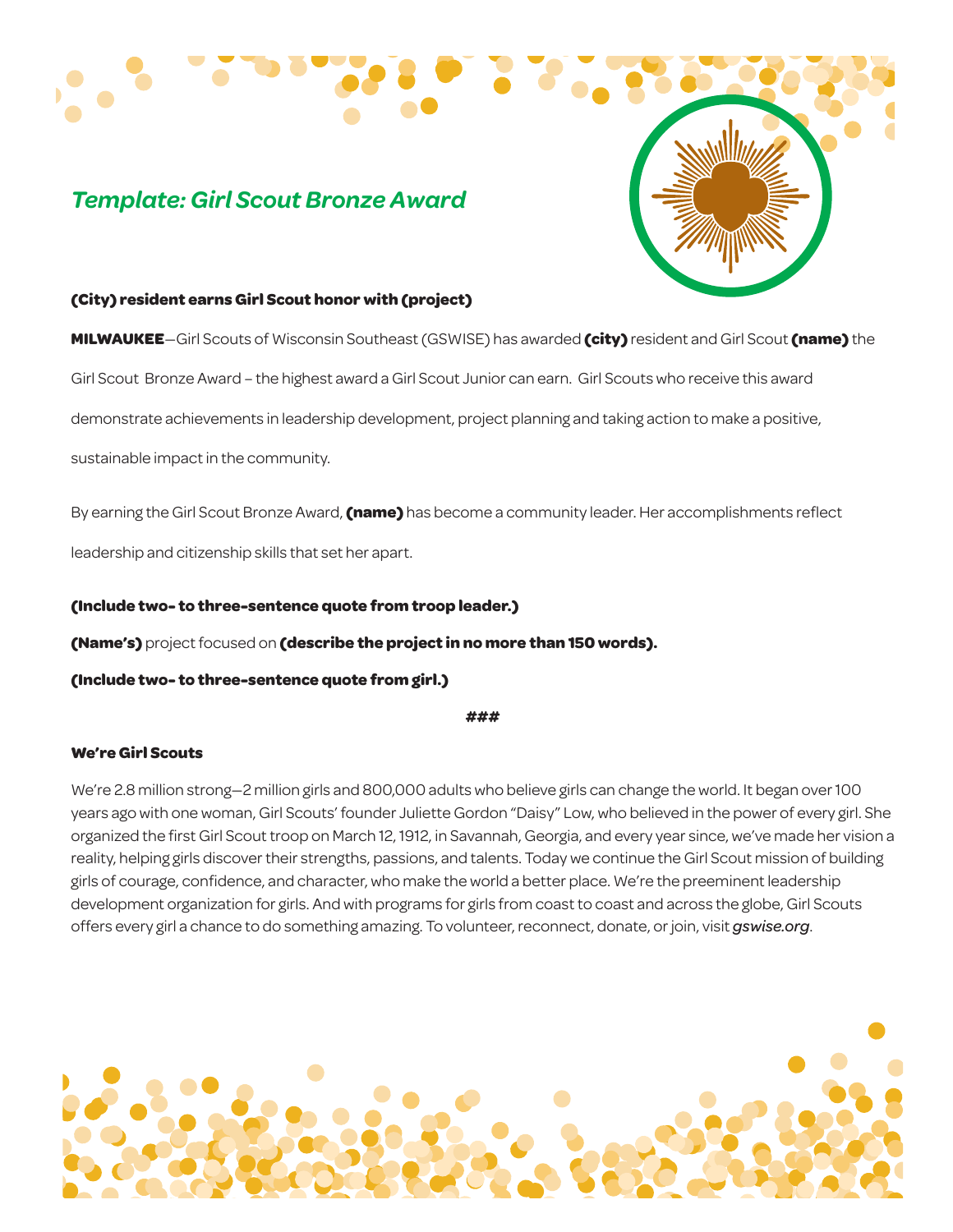# *Template: Girl Scout Silver Award*

#### **(City) resident earns Girl Scout honor with (project)**

**MILWAUKEE**—Girl Scouts of Wisconsin Southeast (GSWISE) has awarded **(city)** resident and Girl Scout **(name)** 

the Girl Scout Silver Award – the highest award a Girl Scout Cadette can earn. The award represents a girl's

accomplishments in Girl Scouting and her community as she grows and works to improve her life and the lives of others.

By earning the Girl Scout Silver Award, **(name)** has become a community leader. Her accomplishments reflect

leadership and citizenship skills that set her apart.

**(Include two- to three-sentence quote from troop leader.)** 

**(Name's)** project focused on **(describe the project in no more than 150 words).** 

**(Include two- to three-sentence quote from girl.)** 

**###** 

### **We're Girl Scouts**

We're 2.8 million strong—2 million girls and 800,000 adults who believe girls can change the world. It began over 100 years ago with one woman, Girl Scouts' founder Juliette Gordon "Daisy" Low, who believed in the power of every girl. She organized the first Girl Scout troop on March 12, 1912, in Savannah, Georgia, and every year since, we've made her vision a reality, helping girls discover their strengths, passions, and talents. Today we continue the Girl Scout mission of building girls of courage, confidence, and character, who make the world a better place. We're the preeminent leadership development organization for girls. And with programs for girls from coast to coast and across the globe, Girl Scouts offers every girl a chance to do something amazing. To volunteer, reconnect, donate, or join, visit *gswise.org*.